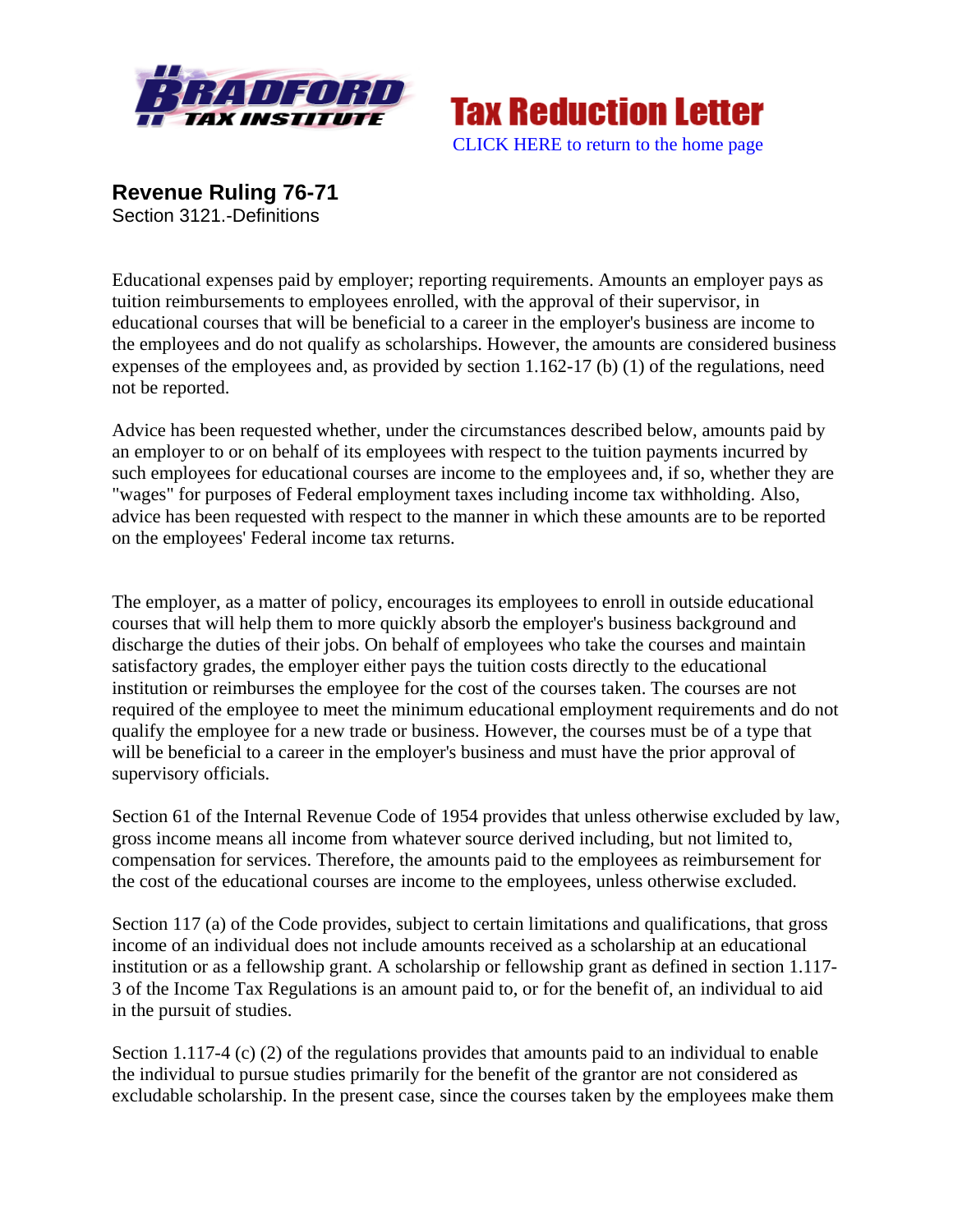more effective employees, they are primarily for the benefit of the employer-grantor. Accordingly, these amounts do not qualify as scholarships excludable from gross income pursuant to section 117 of the Code.

Section 162 (a) of the Code provides, that, in computing taxable income, there shall be allowed as a deduction "all the ordinary and necessary expenses paid or incurred during the taxable year in carrying on any trade or business." The educational expense regulations were promulgated under section 162 of the Code in order to differentiate between expenditures for education that are ordinary and necessary expenses paid or incurred in carrying on a business activity and those that are personal in nature.

Section 1.162-5 of the regulations provides, in general, that expenditures made by an individual for the individual's education are deductible if they are for education that (1) maintains or improves skills required by the individual's employment or other trade or business, or (2) meets the express requirements of the individual's employer or the requirements of applicable law or regulations imposed as a condition to the retention by the individual of established employment relationship, status, or rate of compensation. Under these circumstances, educational expenditures are ordinary and necessary business expenses of the employee. No deduction is allowable for expenditures for education required of the individual in order to meet the minimum educational requirements for employment qualification in the individual's employment or other trade or business or for expenditures for education that is part of a program of study being pursued that will lead to qualifying the individual in a new trade or business even though the education may maintain or improve skills required by the individual in the individual's employment or other trade or business or may meet the express requirements of the individual's employer or of applicable law or regulations. Under these circumstances, educational expenditures are personal expenses of the employee.

An employee's educational expenses that satisfy the deductibility requirements of section 1.162- 5 of the regulations are considered by the Service as expenses incurred in pursuing the employer's trade or business since the degree to which an employee effectively and successfully performs the duties directly affects the degree to which the employer achieves business objectives.

In view of the foregoing, an educational expense that qualifies as a deductible expense under section 1.162-5 of the regulations as an expense incurred in the trade or business of an employee (rather than a personal expense) is likewise an expense incurred by the employee in the employer's business, and the reimbursement to the employee by the employer for such expense is not "wages" subject to the employment taxes by virtue of the provisions of sections 31.3121 (a)- 1 (h), 31.3306 (b)-1 (h), and 31.3401 (a)-1 (b) (2) of the Employment Tax Regulations. These sections provide that amounts paid specifically, either as advances or reimbursements, for traveling or other bona fide ordinary and necessary expenses incurred or reasonably expected to be incurred in the business of the employer are not wages. Such expenses must be identified either by making a separate payment or by specifically indicating the separate amounts when both wages and expense allowances are combined in a single payment.

Accordingly, in the instant case, liability is not incurred by the employer for Federal employment taxes, including income tax withholding, with respect to the reimbursements made to its employees.